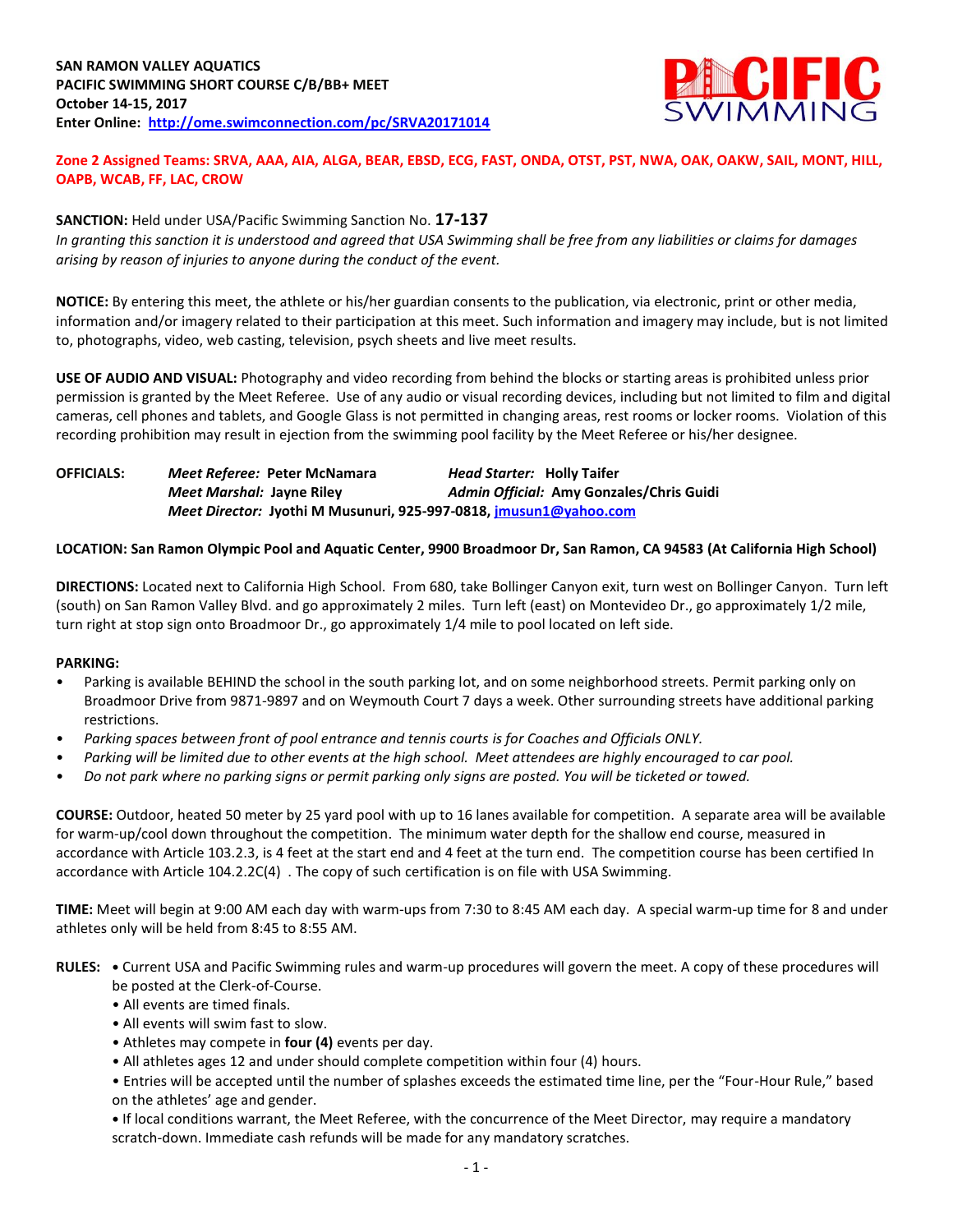- Athletes entered in 1,000 yard Freestyle must have met the USA-S Motivational 11-12 "B" time standard for their gender and provide their own timers and lap counters.
- **All coaches and deck officials must wear their USA Swimming membership cards in a visible manner.**

**UNACCOMPANIED ATHLETES:** Any USA Swimming athlete-member competing at the meet must be accompanied by a USA Swimming member-coach for the purposes of athlete supervision during warm-up, competition and warm-down. If a coach-member of the athlete's USA Swimming Club does not attend the meet to serve in said supervisory capacity, it is the responsibility of the athlete or the athlete's legal guardian to arrange for supervision by a USA Swimming member-coach. The Meet Director or Meet Referee may assist the swimmer in making arrangements for such supervision; however, it is recommended that such arrangements be made in advance of the meet by the athlete's USA Swimming Club Member-Coach.

**RACING STARTS:** Any athlete entered in the meet must be certified by a USA Swimming member-coach as being proficient in performing a racing start, or must start each race from within the water. When unaccompanied by a member-coach, it is the responsibility of the athlete or the athlete's legal guardian to ensure compliance with this requirement.

**RESTRICTIONS:** • Smoking and the use of other tobacco products is prohibited on the pool deck, in the locker rooms, in spectator seating, in standing areas and in all areas used by athletes, during the meet and during warm-up periods.

- Sale and use of alcoholic beverages is prohibited in all areas of the meet venue.
- No glass containers are allowed in the meet venue.
- No propane heater is permitted except for snack bar/meet operations.
- All shelters must be properly secured.

• FRAMES ONLY for canopies will be allowed overnight on lawn areas. NO OTHER personal belongings can be left on lawn areas.

- Changing into or out of swimsuits other than in locker rooms or designated areas is prohibited.
- Entry and set up (pop-ups) is not allowed before 7 AM on Saturday and Sunday.

• All pathways should be clear and no pop-ups are allowed on pathways and in front of entry and exit gates. Pathways and entry and exit gates must be clear for emergency personal and vehicles to pass through.

• No pop-ups are allowed outside of the pool fence.

• No umbrellas are allowed beyond the cordoned off areas at the starting blocks and race start areas on the deck for safety reasons.

- No overnight parking is allowed. Facilities will not be provided after meet hours.
- Neither SRVA, nor California High School is responsible for items that are lost or stolen.

• Operation of a drone, or any other flying apparatus, is prohibited over the venue (pools, athlete/coach areas, spectator areas and open ceiling locker rooms) any time athletes, coaches, officials and/or spectators are present.

• Destructive devices, to include but not limited to, explosive devices and equipment, firearms (open or concealed), blades, knives, mace, stun guns and blunt objects are strictly prohibited in the swimming facility and its surrounding areas. If observed, the Meet Referee or his/her designee may ask that these devices be stored safely away from the public or removed from the facility. Noncompliance may result in the reporting to law enforcement authorities and ejection from the facility. Law enforcement officers (LEO) are exempt per applicable laws.

**ELIGIBILITY:** • Athletes must be current members of USA Swimming and enter their name and registration number on the meet entry card as they are shown on their Registration Card. If this is not done, it may be difficult to match the athlete with the registration and times database. The meet host will check all athlete registrations against the SWIMS database and if not found to be registered, the Meet Director shall accept the registration at the meet (a \$10 surcharge will be added to the regular registration fee). Duplicate registrations will be refunded by mail.

• Athletes in the "BB" Division must have met at least the listed "BB" time standard. Athletes in the "B" Division must have met at least the listed "B" time standard. All entry times slower than the listed "B" time standard will be in the "C" Division. For 8&U, athletes in the "A" division must have met at least the listed "A" time standard.

• Entries with **"NO TIME" will be REJECTED**.

• Entry times submitted for this meet will be checked against a computer database and may be changed in accordance with Pacific Swimming Entry Time Verification Procedures.

• Disabled athletes are welcome to attend this meet and should contact the Meet Director or Meet Referee regarding any special accommodations on entry times and seeding per Pacific Swimming policy.

• Athletes 19 years of age and over may compete in the meet for time only, no awards. Such athletes must have met standards for the 17-18 age group.

• The athlete's age will be the age of the athlete on the first day of the meet.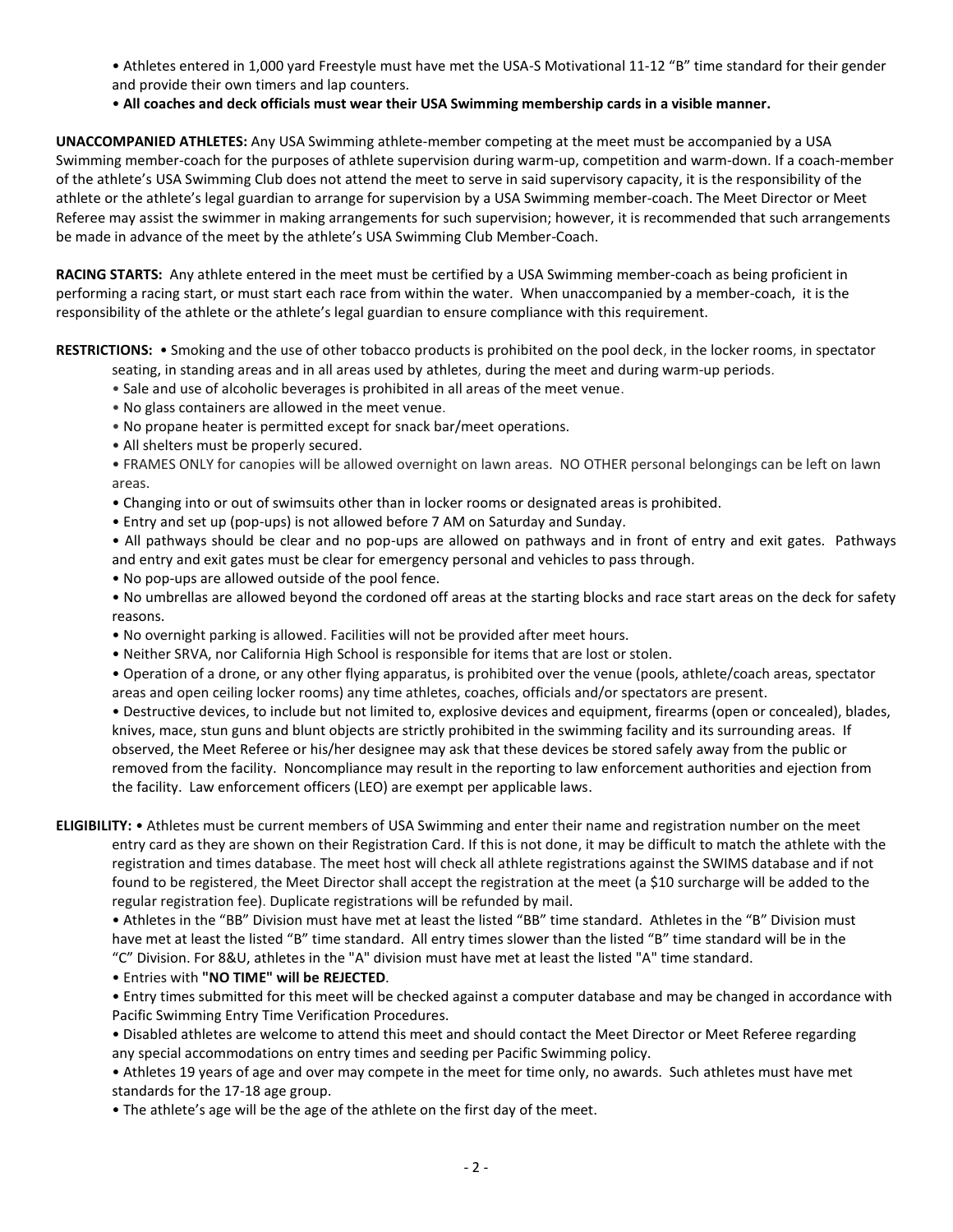**ENTRY PRIORITY:** Meet entries will not be accepted any earlier than *September 9th, 2017* Entries from members of *"assigned"*  "year round" Zone 2 clubs postmarked or entered online by 11:59 PM. on *September 16th, 2017* will be given 1<sup>st</sup> priority acceptance. Entries from members of all Zone 2 clubs (year round and seasonal) postmarked or entered online between 12:00 AM *on September* 17th, 2017 and 11:59 PM *on September 25<sup>h</sup>*, 2017 will be given 2<sup>nd</sup> priority acceptance. All entries from Zone 2, all other Pacific LSC Zones and other LSC's, either postmarked, entered online, or hand delivered by the entry deadline will be considered in the order that they were received.

**\*\* NOTE: Athletes who falsify their entry form by listing a club to which they are not legitimately associated will be rejected from the meet. Further, entry fees will not be refunded and they may be referred to the Pacific Swimming Review Committee for disciplinary action.**

**ENTRY FEES:** \$4.00 per event plus an \$8.00 participation fee per athlete. Entries will be rejected if payment is not sent at time of request. No refunds will be made, except mandatory scratch-downs.

**ONLINE ENTRIES:** To enter online go to **<http://ome.swimconnection.com/pc/SRVA20171014>** to receive an immediate entry confirmation. This method requires payment by credit card. Swim Connection, LLC charges a processing fee for this service, equal to \$1 per athlete plus 5% of the total Entry Fees. Please note that the processing fee is a separate fee from the Entry Fees. If you do not wish to pay the processing fee, enter the meet using a mail entry. **Entering online is a convenience, is completely voluntary, and is in no way required or expected of an athlete by Pacific Swimming.** Online entries will be accepted through Wednesday, **October 4 th, 2017**, or until the meet has reached capacity, whichever comes first.

**MAILED OR HAND DELIVERED ENTRIES**: Entries must be on the attached consolidated entry form. Forms must be filled out completely and printed clearly with athletes best time. Entries must be postmarked by midnight, Monday, **October 2nd, 2017** or hand delivered by 6:30 PM, Wednesday, **October 4th, 2017**. No late entries will be accepted. No entries received after the meet has reached capacity will be accepted. No refunds will be made, except mandatory scratch-downs. Requests for confirmation of receipt of entries should include a self-addressed, stamped envelope.

**Make check payable to**: **SRVA**

**Mail entries to**: **SRVLA Meet Entries Hand deliver entries to: SRVA Meet Entries 2312 Jasper Hill Dr 2312 Jasper Hill Dr San Ramon, CA 94582 San Ramon, CA 94582**

**CHECK-IN:** The meet will be deck seeded. Athletes must check-in at the Clerk-of-Course. No event shall be closed more than 30 minutes before the scheduled start of the session. Close of check-in for all individual events shall be no more than 60 minutes before the estimated time of the start of the first heat of the event. Athletes who do not check-in will not be seeded and will not be allowed to compete in that event.

**SCRATCHES:** Any athletes not reporting for or competing in an individual timed final event shall not be penalized. Athletes who must withdraw from an event after it is seeded are requested to inform the referee immediately.

**AWARDS:** First through eighth places in each division (C/B/BB+) will be awarded for the 9-10, 11-12, 13-14 age groups. First through eighth place in each division (PC-C, PC-B, and PC-A) will be awarded for the 8 & Under age group. All athletes achieving an A time for the first time will be awarded a standard A medal, regardless of place achieved in the event. No awards will be given for athletes 19 years of age and older. Note: Individual awards must be picked up at the meet. We will not mail or distribute awards after the meet.

**ADMISSION:** Free. A '2 DAY' program will be available for a reasonable price.

**SNACK BAR & HOSPITALITY:** A snack bar will be available throughout the competition. Coaches and working deck officials will be provided lunch. Hospitality will serve refreshments to timers and volunteers.

**MISCELLANEOUS:** No overnight parking is allowed. Facilities will not be provided after meet hours. All participating clubs are expected to provide lane timers based upon the number of athletes registered to swim each day. Team timing lanes for Saturday and Sunday will be assigned and coaches will be notified of assignments during the week prior to the meet.

**MINIMUM OFFICIALS:** The Meet Referee shall conduct an inventory of Officials and shall compare the number of athletes entered against the number of Officials that worked representing each club per day of the meet. Those clubs who have not provided sufficient Officials in a day of the meet, in accordance with the table below, will be fined \$100 per missing Official per day.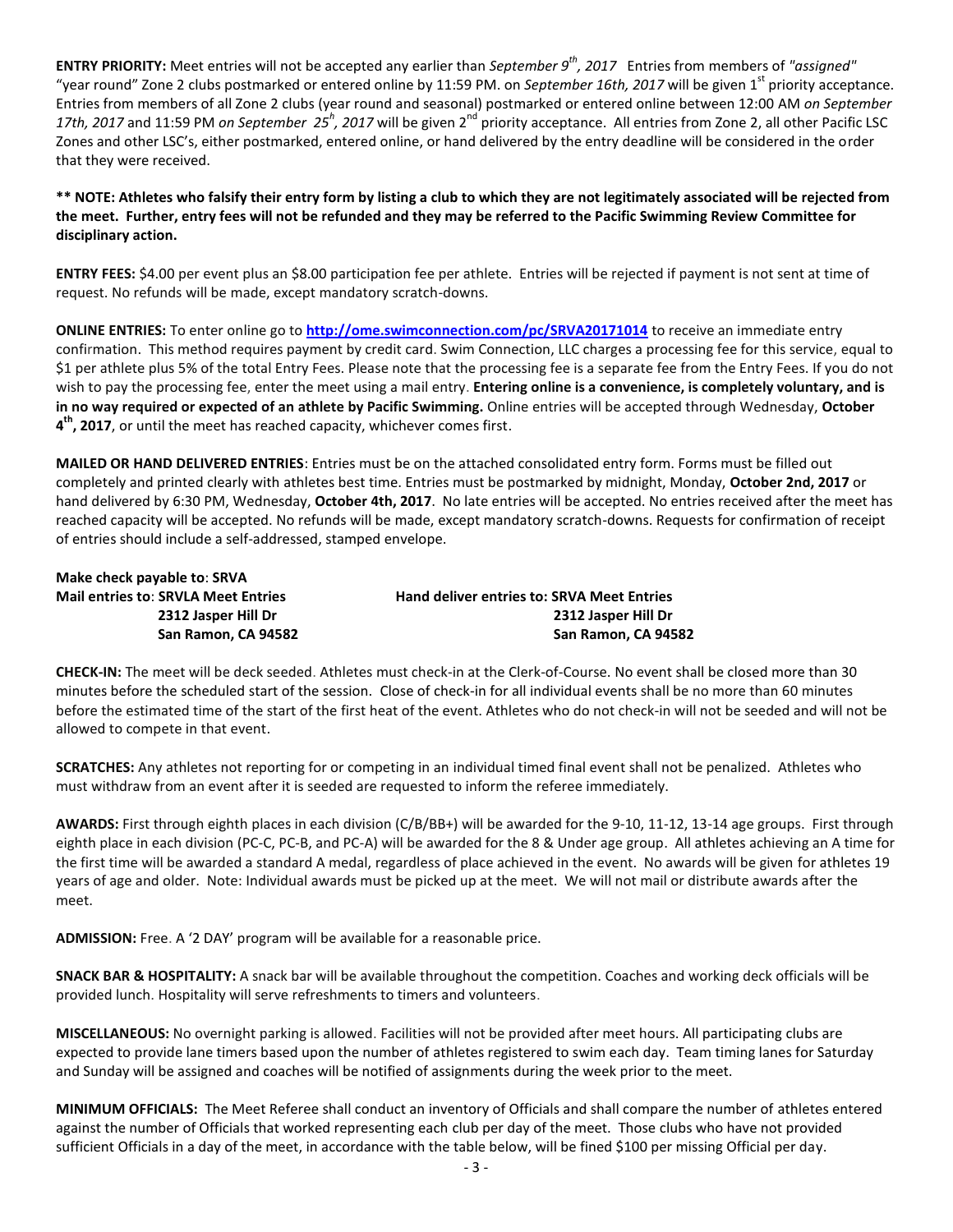| Number of athletes entered in meet per<br>team per day | Number of trained and carded officials required |
|--------------------------------------------------------|-------------------------------------------------|
| $1 - 10$                                               |                                                 |
| $11 - 25$                                              |                                                 |
| 26-50                                                  |                                                 |
| $51 - 75$                                              |                                                 |
| 76-100                                                 |                                                 |
| Every 20 Athletes over 100                             |                                                 |

### **EVENT SUMMARY**

| <b>SATURDAY</b> |              |                  |             | <b>SUNDAY</b>     |          |             |              |  |  |
|-----------------|--------------|------------------|-------------|-------------------|----------|-------------|--------------|--|--|
| 8 & UN          | $9 - 10$     | $11 - 12$        | 13-18       | <b>8 &amp; UN</b> | $9 - 10$ | $11 - 12$   | 13-18        |  |  |
|                 | 200 FR       | 200 FR<br>200 FR |             | 25 BK             | 100 BK   | 100 BK      | 200 BK       |  |  |
| 50 BK           | <b>50 BK</b> | <b>50 BK</b>     | 100 BK      |                   | 50 FL    | 50 FL       | 100 FL       |  |  |
| 25 FL           | 100 FL       | 100 FL           | 200 FL      | 25 FR             | 200 IM   | 400 IM      | 400 IM       |  |  |
| 25 BR           | 50 BR        | 200 BR           | 200 BR      | <b>50 BR</b>      | 100 BR   | 100 BR      | 100 BR       |  |  |
| 100 FR          | 100 FR       | 100 FR           | 100 FR      | <b>50 FR</b>      | 50 FR    | 50 FR       | <b>50 FR</b> |  |  |
|                 |              | 1000 FR $*$ (B)  | 1000 FR*(B) |                   |          | 1000 FR*(G) | 1000 FR*(G)  |  |  |

|                | <b>SATURDAY, OCTOBER 14</b> |                | <b>SUNDAY, OCTOBER 15</b> |                  |
|----------------|-----------------------------|----------------|---------------------------|------------------|
| <b>EVENT#</b>  | <b>EVENT</b>                | <b>EVENT#</b>  | <b>EVENT#</b>             | <b>EVENT</b>     |
| $\mathbf{1}$   | 13-18 200 Free              | $\overline{2}$ | 41                        | 13-18 200 Back   |
| 3              | 11-12 200 Free              | 4              | 43                        | 11-12 100 Back   |
| 5              | 9-10 200 Free               | 6              | 45                        | 9-10 100 Back    |
| $\overline{7}$ | 13-18 100 Back              | 8              | 47                        | 8 UN 25 Back     |
| 9              | 11-12 50 Back               | 10             | 49                        | 13-18 100 Fly    |
| 11             | 9-10 50 Back                | 12             | 51                        | 11-12 50 Fly     |
| 13             | 8-UN 50 Back                | 14             | 53                        | 9-10 50 Fly      |
| 15             | 13-18 200 Fly               | 16             | 55                        | 13-18 400 I.M.   |
| 17             | 11-12 100 Fly               | 18             | 57                        | 11-12 400 I.M.   |
| 19             | 9-10 100 Fly                | 20             | 59                        | 9-10 200 I.M.    |
| 21             | 8-UN 25 Fly                 | 22             | 61                        | 8 UN 25 Free     |
| 23             | 13-18 200 Breast            | 24             | 63                        | 13-18 100 Breast |
| 25             | 11-12 200 Breast            | 26             | 65                        | 11-12 100 Breast |
| 27             | 9-10 50 Breast              | 28             | 67                        | 9-10 100 Breast  |
| 29             | 8 UN 25 Breast              | 30             | 69                        | 8 UN 50 Breast   |
| 31             | 13-18 100 Free              | 32             | 71                        | 13-18 50 Free    |
| 33             | 11-12 100 Free              | 34             | 73                        | 11-12 50 Free    |
| 35             | 9-10 100 Free               | 36             | 75                        | 9-10 50 Free     |
| 37             | 8 UN 100 Free               | 38             | 77                        | 8-UN 50 Free     |
|                | open 1000 Free*             | 40             | 79                        | open 1000 Free   |

# **EVENTS**

|                | <b>SATURDAY, OCTOBER 14</b> |                |
|----------------|-----------------------------|----------------|
| <b>EVENT#</b>  | <b>EVENT</b>                | <b>EVENT#</b>  |
| $\mathbf{1}$   | 13-18 200 Free              | $\overline{2}$ |
| 3              | 11-12 200 Free              | 4              |
| 5              | 9-10 200 Free               | 6              |
| $\overline{7}$ | 13-18 100 Back              | 8              |
| 9              | 11-12 50 Back               | 10             |
| 11             | 9-10 50 Back                | 12             |
| 13             | 8-UN 50 Back                | 14             |
| 15             | 13-18 200 Fly               | 16             |
| 17             | 11-12 100 Fly               | 18             |
| 19             | 9-10 100 Fly                | 20             |
| 21             | 8-UN 25 Fly                 | 22             |
| 23             | 13-18 200 Breast            | 24             |
| 25             | 11-12 200 Breast            | 26             |
| 27             | 9-10 50 Breast              | 28             |
| 29             | 8 UN 25 Breast              | 30             |
| 31             | 13-18 100 Free              | 32             |
| 33             | 11-12 100 Free              | 34             |
| 35             | 9-10 100 Free               | 36             |
| 37             | 8 UN 100 Free               | 38             |
|                | open 1000 Free*             | 40             |

**\*Athletes entered in 1000 Free must have an 11/12 B Time and provide their own timers and lap counters.**

Use the following URL to find the time standards: <http://www.pacswim.org/swim-meet-times/standards>